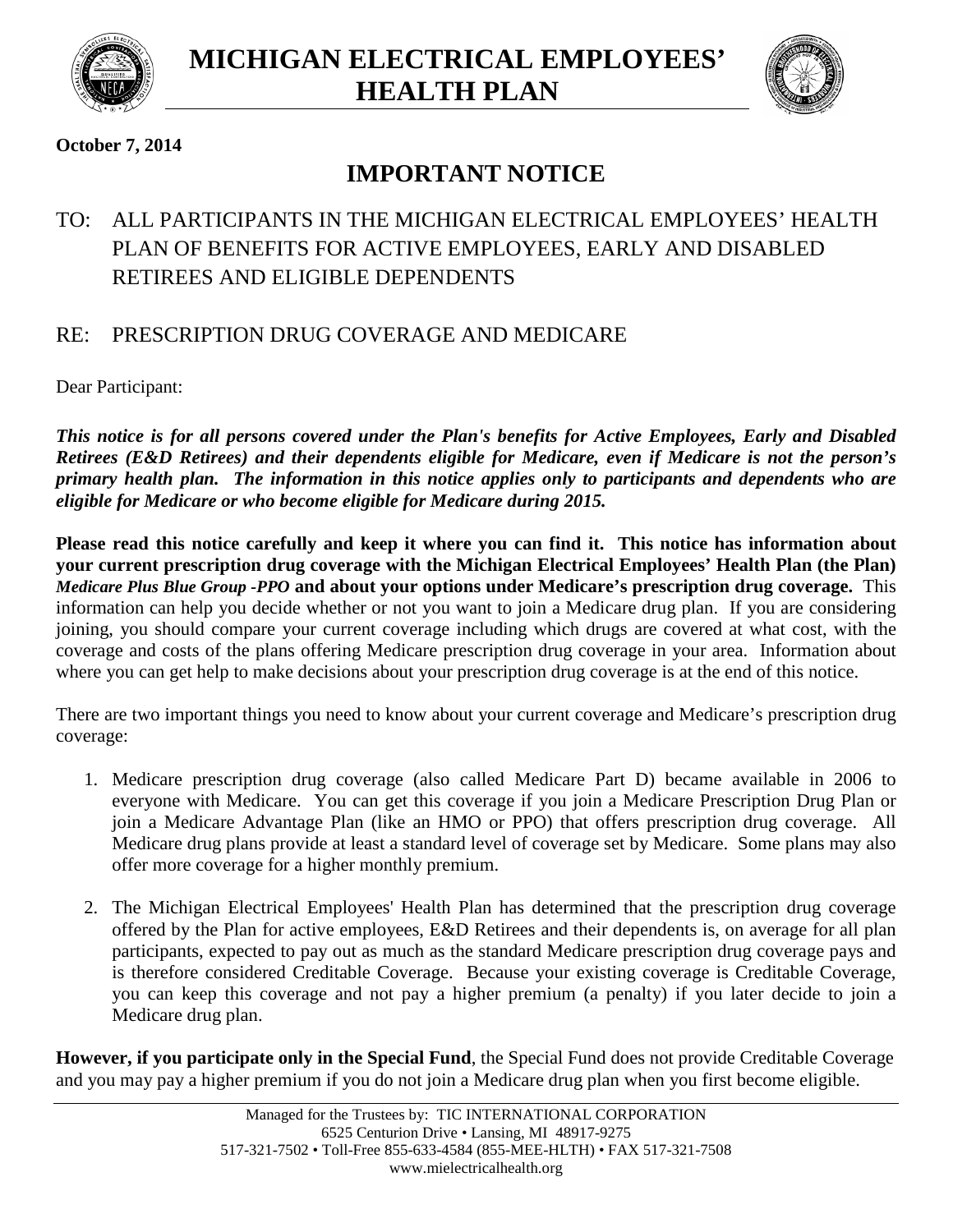#### **WHEN CAN YOU JOIN A MEDICARE DRUG PLAN?**

You can join a Medicare drug plan when you first become eligible for Medicare and each year from October 15th through December 7th. Enrollment in a Medicare Part D Plan is completely voluntary.

However, if you lose your current creditable prescription drug coverage, through no fault of your own, you will also be eligible for a two (2) month Special Enrollment Period (SEP) to join a Medicare drug plan.

### **WHAT HAPPENS TO YOUR CURRENT COVERAGE IF YOU DECIDE TO JOIN A MEDICARE DRUG PLAN?**

#### *E & D Retirees and Their Dependents*

If upon becoming entitled to Medicare you decide to enroll in a Medicare Part D prescription drug plan, your Michigan Electrical Employees' Health Plan *Medicare Plus Blue Group –PPO,* medical and prescription drug coverage will terminate and you will not be eligible for other Plan coverage. YOU CANNOT HAVE PRESCRIPTION DRUG AND MEDICAL COVERAGE THROUGH BOTH THIS PLAN AND MEDICARE AND A PART D DRUG PLAN. This Plan will not coordinate its prescription drug benefits with Medicare Part D plans, and will not provide drug coverage to supplement a Medicare Part D plan.

If you do decide to enroll in a Medicare Part D drug plan and drop your current Michigan Electrical Employees' Health Plan *Medicare Plus Blue Group -PPO* coverage*,* you may opt back into coverage so long as you provide proof that you had continuous health coverage during your opt-out period and otherwise satisfy the Plan's eligibility requirements.

#### *Active Employees and Their Dependents*

If Medicare is or will become your secondary health care plan, you can enroll in a Medicare Part D plan and still be eligible to receive all of your current health and prescription drug benefits through the Plan. However, having both drug coverages does not mean (1) that you will have better benefits than you currently have or (2) that you will not have any out-of-pocket prescription drug expenses.

- Since this Plan is primary to Medicare in most cases, this Plan will pay its normal benefits and your Medicare plan's duplicate coverage rules will determine its benefit level. Various Medicare Part D plans may have different rules.
- You should be aware that having two prescription drug plans could have an effect on whether you reach the Medicare plan's catastrophic coverage level. That is because standard Medicare Part D plans are only required to count your actual out-of-pocket costs when determining when you reach the catastrophic coverage level. Drug costs that are paid by this Plan do not qualify as out-of-pocket expenses.

#### *You must notify the Plan Office before you terminate your Medicare Part D drug plan coverage.*

Notwithstanding the above, if you or your dependents participate in the Plan's Special Fund and not in other Plan coverage, the Special Fund does not provide Creditable Coverage. In this case, you may pay a higher premium (a penalty) if you do not join a Medicare drug plan when you first become eligible.

> Managed for the Trustees by: TIC INTERNATIONAL CORPORATION 6525 Centurion Drive • Lansing, MI 48917-9275 517-321-7502 • Toll-Free 855-633-4584 (855-MEE-HLTH) • FAX 517-321-7508 www.mielectricalhealth.org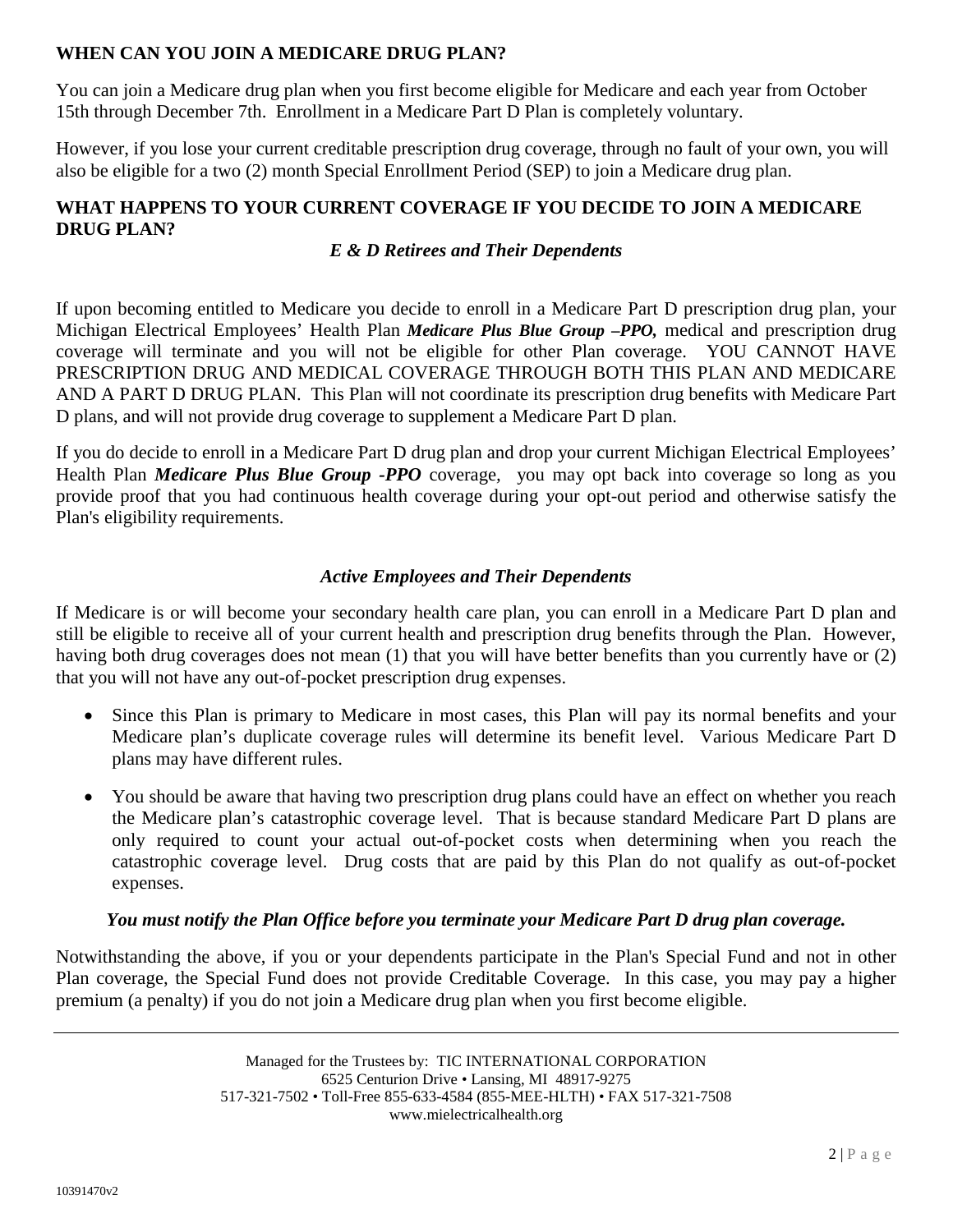**If Medicare is or will become your primary plan, please contact the Plan Office for more information on how your Plan coverage, including coverage with the new Medicare Advantage program provided by the Plan (instead of the Supplement to Medicare Plan ) will affect your Plan coverage.***.*

**You must notify the Plan Office before you enroll in your Medicare Part D drug plan coverage.**

#### **WHAT HAPPENS IF YOU DO NOT JOIN A MEDICARE PART D DRUG PLAN?**

**You do not have to enroll in a Medicare drug plan.** Enrollment in a Medicare Part D Plan is completely voluntary. If you choose not to enroll in a Medicare Part D drug plan, your prescription drug benefits will be provided under the Michigan Electrical Employees' Health Plan. If you do not want to join a Medicare Part D drug plan, you do not have to do anything at this time.

#### **WHEN WILL YOU PAY A HIGHER PREMIUM (PENALTY) TO JOIN A MEDICARE PART D DRUG PLAN?**

You should also know that if you drop or lose your current coverage with the Michigan Electrical Employees' Health Plan and don't join a Medicare drug plan within 63 continuous days after your current coverage ends, you may pay a higher premium (a penalty) to join a Medicare drug plan later. Because the Special Fund is non-Creditable Coverage, if you only participate in the Special Fund and don't join a Medicare drug plan, you will pay a higher premium (a penalty) to join a Medicare drug plan later.

If you go 63 continuous days or longer without creditable prescription drug coverage, your monthly premium may go up by at least 1% of the Medicare base beneficiary premium per month for every month that you did not have that coverage. For example, if you go nineteen months without creditable coverage, your premium may consistently be at least 19% higher than the Medicare base beneficiary premium. You may have to pay this higher premium (a penalty) as long as you have Medicare prescription drug coverage. In addition, you may have to wait until the following October to join with a January effective date.

#### **FOR MORE INFORMATION ABOUT THIS NOTICE OR YOUR CURRENT PRESCRIPTION DRUG**

**COVERAGE…** Contact the Plan Office at 1-855-633-4584 for further information. Note: You'll get this notice each year. You will also get it before the next period you can join a Medicare drug plan, and if this coverage through the Michigan Electrical Employees' Health Plan *Medicare Plus Blue Group -PPO* changes. You also may request a copy of this notice at any time.

#### **FOR MORE INFORMATION ABOUT YOUR OPTIONS UNDER MEDICARE PRESCRIPTION DRUG COVERAGE…**

For more detailed information about Medicare plans that offer prescription drug coverage is in the "Medicare & You" handbook. You'll get a copy of the handbook in the mail every year from Medicare. You may also be contacted directly by Medicare drug plans.

For more information about Medicare prescription drug coverage:

- Visit www.medicare.gov.
- Call your State Health Insurance Assistance Program (see the inside back cover of your copy of the "Medicare & You" handbook for their telephone number) for personalized help.

Managed for the Trustees by: TIC INTERNATIONAL CORPORATION 6525 Centurion Drive • Lansing, MI 48917-9275 517-321-7502 • Toll-Free 855-633-4584 (855-MEE-HLTH) • FAX 517-321-7508 www.mielectricalhealth.org